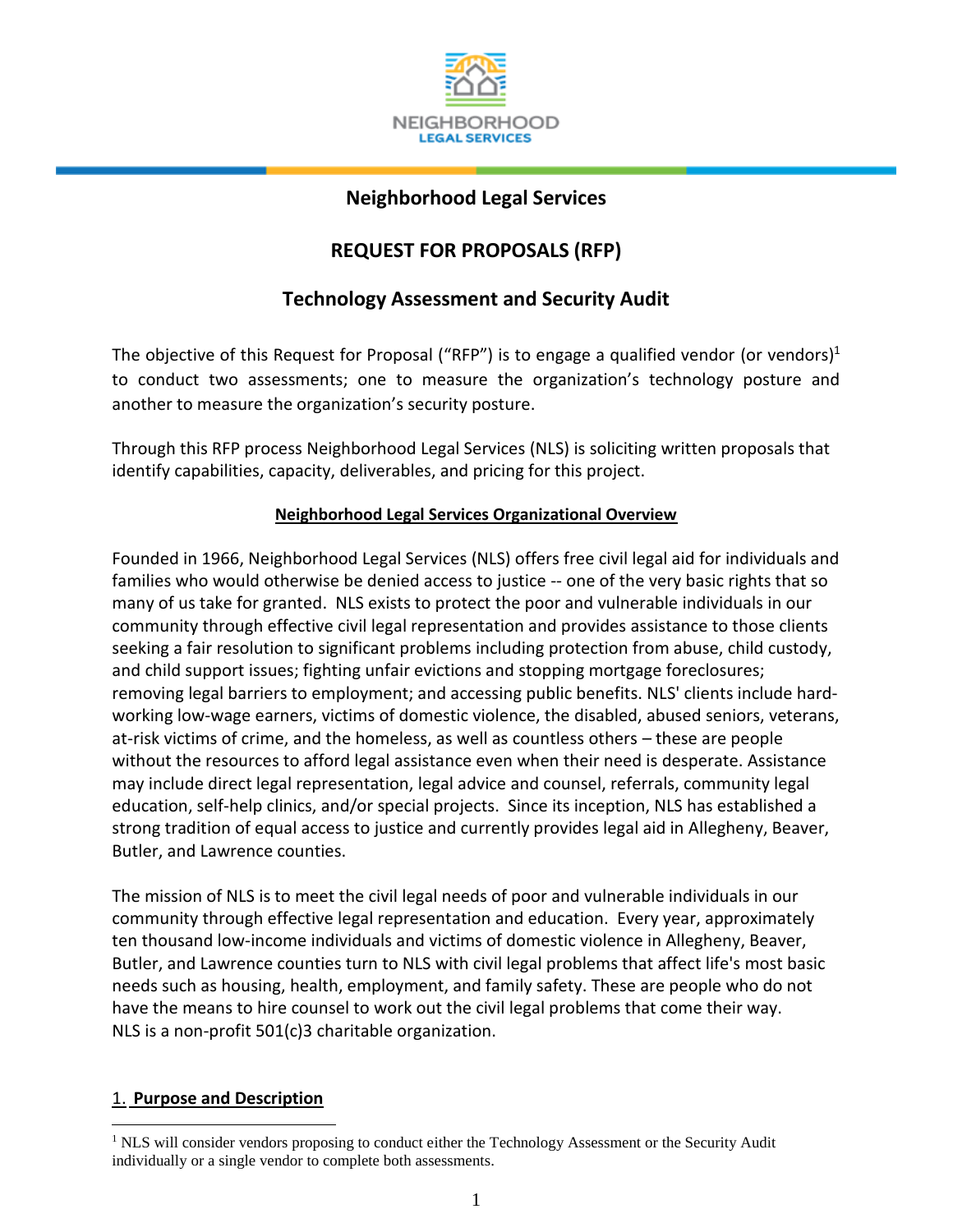### **Background and Overview:**

NLS is initiating this Request for Proposals (R]\FP) to solicit responses from qualified vendors interested in conducting an organizational technology assessment and network security audit. NLS received grant funding from the Legal Services Corporation Technology Improvement Project to undertake this *Technology Assessment and Security* Project ("the Project"). The goal of the Project is to ensure the technology environment is properly designed to give NLS the information they need in order to help NLS leadership:

- 1. Understand the current status of its technical environment, capacities, and IT management;
- 2. Gain insight into support, engineering and IT management needs;
- 3. Develop specific hardware, software, and service recommendations which form a basic plan of action to address critical needs;
- 4. Recognize how the organization can use technology to optimize internal processes and client services;
- 5. Identify opportunities to make significant infrastructure improvements in an economical fashion;
- 6. Improve network and system documentation;
- 7. Identify major security or business continuity risks uncovered through the discovery and data gathering process;
- 8. Recognize any shortcomings in the network security posture by completing the following:
	- a. Network security audit
	- b. Vulnerability assessment; and
	- c. Penetration testing.

\*\*\* We are looking for the vendor the produce a detailed outline and timeline of which components they will include in both the tech assessment and security assessment. \*\*\*

## 2. **Deliverables**

- 1. Technical Assessment:
	- a. Final assessment report which includes:
		- i. Main Report highlighting technology infrastructure strengths and areas for improvement.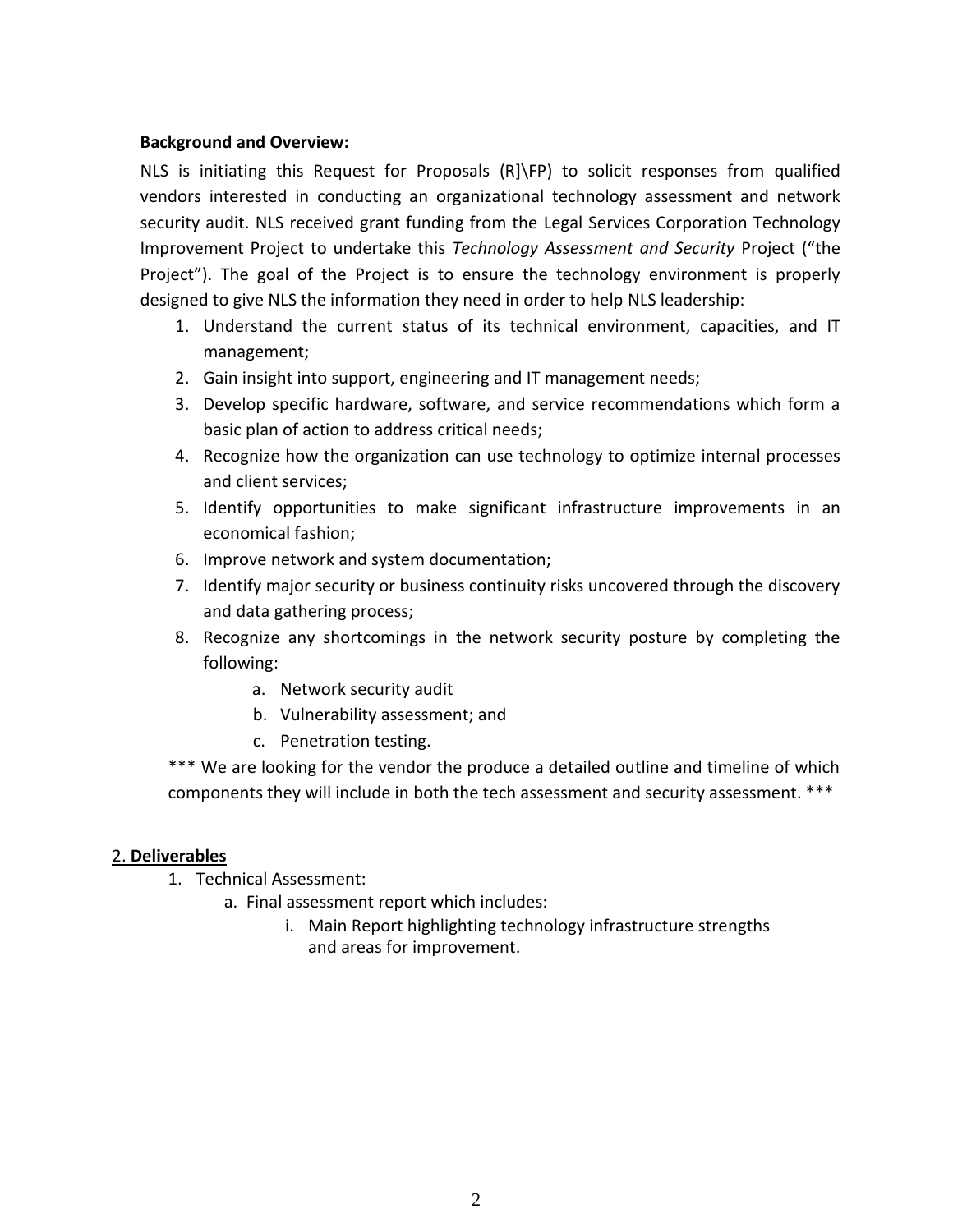- ii. Findings and recommendations list of technical concerns and recommendations
- iii. Technical Discovery Documentation information about network connected devices and software installed on each of the workstations, which can be used to develop an inventory management system and policies surrounding hardware and software management.
- iv. Network Schema Diagram (current and recommended states)
- v. Policy Feedback high-level feedback regarding existing technology related policies including a summary of how policies might be improved to be more comprehensive.
- vi. Staff Survey Results can be used to make additional decisions regarding technology planning, training, or development.
- 2. Security Assessment:
	- a. Information System Audit Report An information security audit report detailing the findings, risks, and prioritized recommended solutions of vulnerabilities found during the review. This report will include technical details for key technical personnel.

#### 3. **Vendors' Minimum Desired Qualifications**

- 1. Knowledge and demonstrable experience with technical and security assessments.
- 2. Ability to have virtual meetings with the staff from NLS in a meaningful way to facilitate the project development and evaluation.
- 3. The ability to deliver projects on time and within budget.
- 4. Familiarity with the non-profit legal services sector or non-profit community outreach projects is preferred.
- 5. Experience using resources effectively and efficiently.

#### 4. **Payment**

Payment terms will be negotiated with the successful vendor and incorporated into the agreement between NLS and the vendor.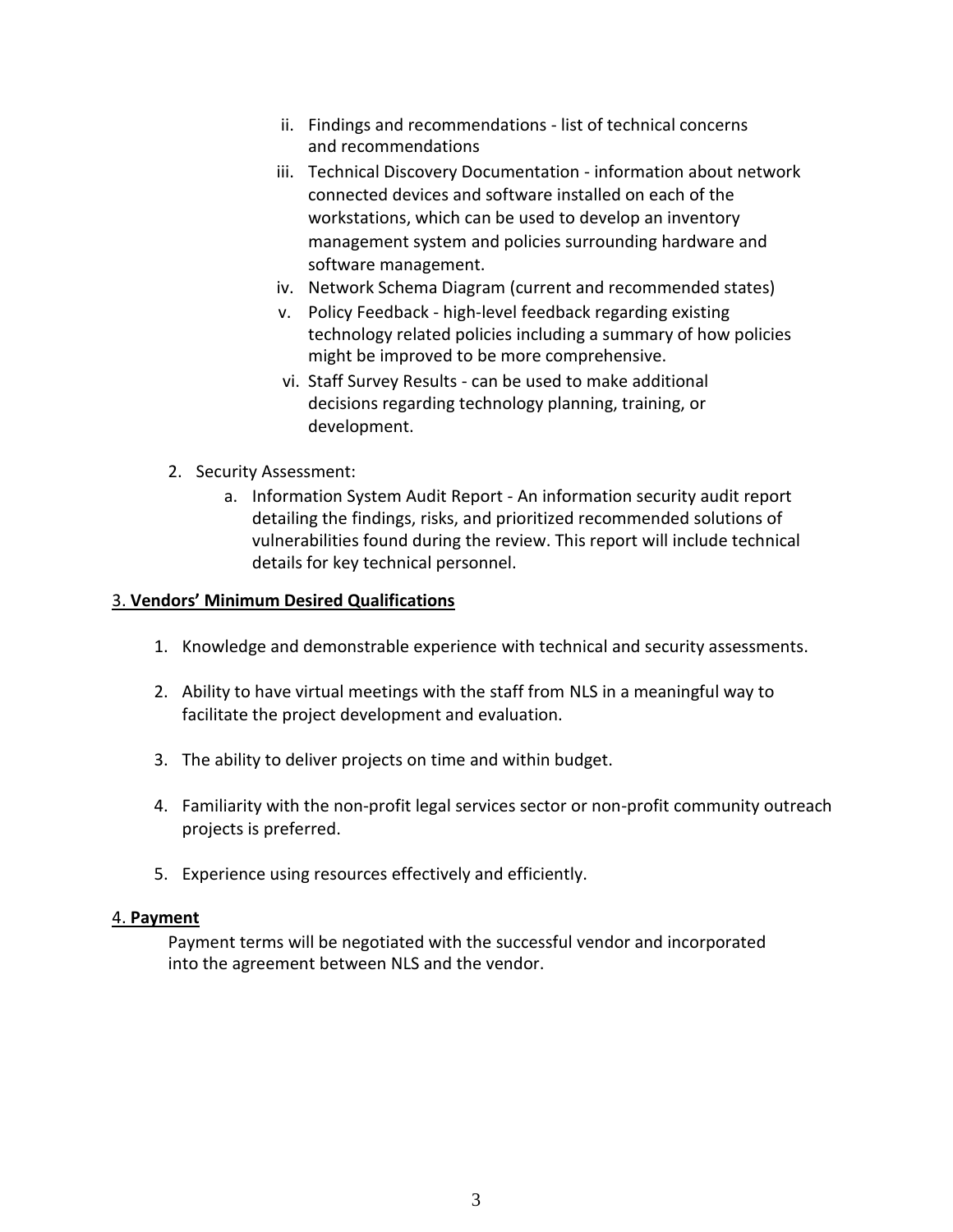#### **5. RFP ADMINISTRATION AND INSTRUCTIONS TO VENDORS**

*RFP Coordinator:* Upon release of this RFP, all vendor communications must be directed to the NLS's Technology Director listed below. Any oral communications will be considered unofficial and non-binding to NLS. Only written statements issued by the RFP Coordinator may be relied upon.

> Mark Hitchcock Technology Director Neighborhood Legal Services 928 Penn Avenue Pittsburgh, PA 15222 hitchcockm@nlsa.us 412-586-6102

### 6. **RFP Schedule**

RFP released: February 15, 2022 Proposals due, March 15, , 2022 Evaluation Period: March 16, , 2022 to April 1, 2022 Successful vendor notified: April 2022 Contract signed and work commences: TBD

- 1. *Vendor Questions:* Vendors may contact the NLS Technology Director at the address and/or number listed above with any questions concerning this RFP. All questions must be received prior to the response due date and time listed above. Written questions are preferred and should be submitted by email to ensure receipt and timely response.
- 2. *Response Format:* The organization must fill out the Tech/Security Assessment Vendor Form at the link below along with a proposal narrative The proposal narrative should include the following components: Vendor Qualifications/Background; Scope of Work and Proposed Approach; Qualifications of Assigned Staff; Timeline/Schedule (inclusive of proposed start date); Compensation; and Potential Variables.

**The proposal narrative can be uploaded via the form [Tech/Security Assessment Vendor Form](https://form.jotform.com/220176726161149) or emailed to Mark Hitchcock (hitchcockm@nlsa.us.**

3. *Costs of Preparing Responses***:** NLS will not pay any vendor costs associated with preparing proposals submitted in response to this RFP.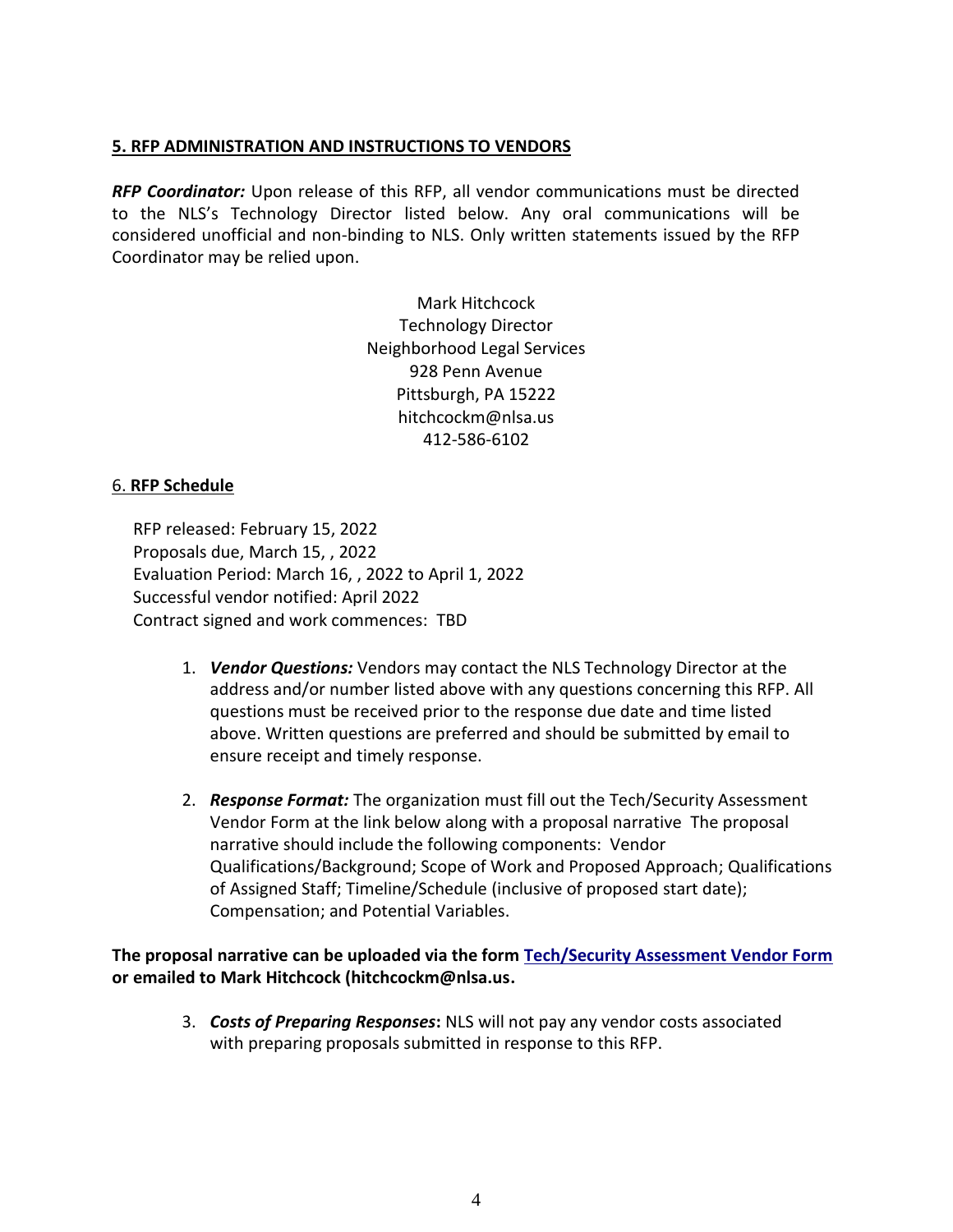- 4. *Responses Property of NLS***:** All proposals, accompanying documentation, and other materials submitted in response to this RFP shall become the property of NLS and will not be returned.
- 5. *Proprietary Information/Public Disclosure:* All proposals received shall remain confidential until the evaluation is completed and the vendor is selected and approved. Thereafter proposals shall be deemed public records.
- 6. *RFP Amendments/Cancellation/Reissue/Reopen:* NLS reserves the right to change the RFP Schedule or issue amendments to this RFP at any time. NLS also reserves the right to cancel or reissue the RFP.
- 7. *Minor Administrative Irregularities:* NLS reserves the right to waive minor administrative irregularities contained in any proposal.
- 8. *Inability to Enter Contract***:** NLS reserves the right to eliminate from further consideration any vendor that NLS, because of legal or other considerations, is unable to contract with at the time proposals are due in accordance with the schedule contained above.
- 9. *No Obligation to Enter a Contract*: The release of this RFP does not compel NLS to enter into any contract.
	- a. NLS reserves the right to refrain from contracting with any vendor that has responded to this RFP whether or not the vendor's proposal has been evaluated and whether or not the vendor has been determined to be qualified.
	- b. NLS reserves the right to request an interview with any vendor and/or a demonstration from any vendor prior to entering a contract with that vendor. If a vendor declines the request for an interview or demonstration for any reason, the vendor may be eliminated from further consideration.
- 10. *Multiple Contracts:* NLS reserves the right to enter contracts with more than one vendor as a result of this RFP.
- 11. *Non-Endorsement:* The selection of a vendor pursuant to this RFP does not constitute an endorsement of the vendor's services. The vendor agrees to make no reference to NLS in any literature, promotional material, brochures, sales presentations, or the like without the express written consent of NLS.
- 12. *Contract Payment Limitations:* Vendors should anticipate payment at the end rather than the beginning of the invoice period in which they provide services or after they submit any deliverable for which a payment is due.